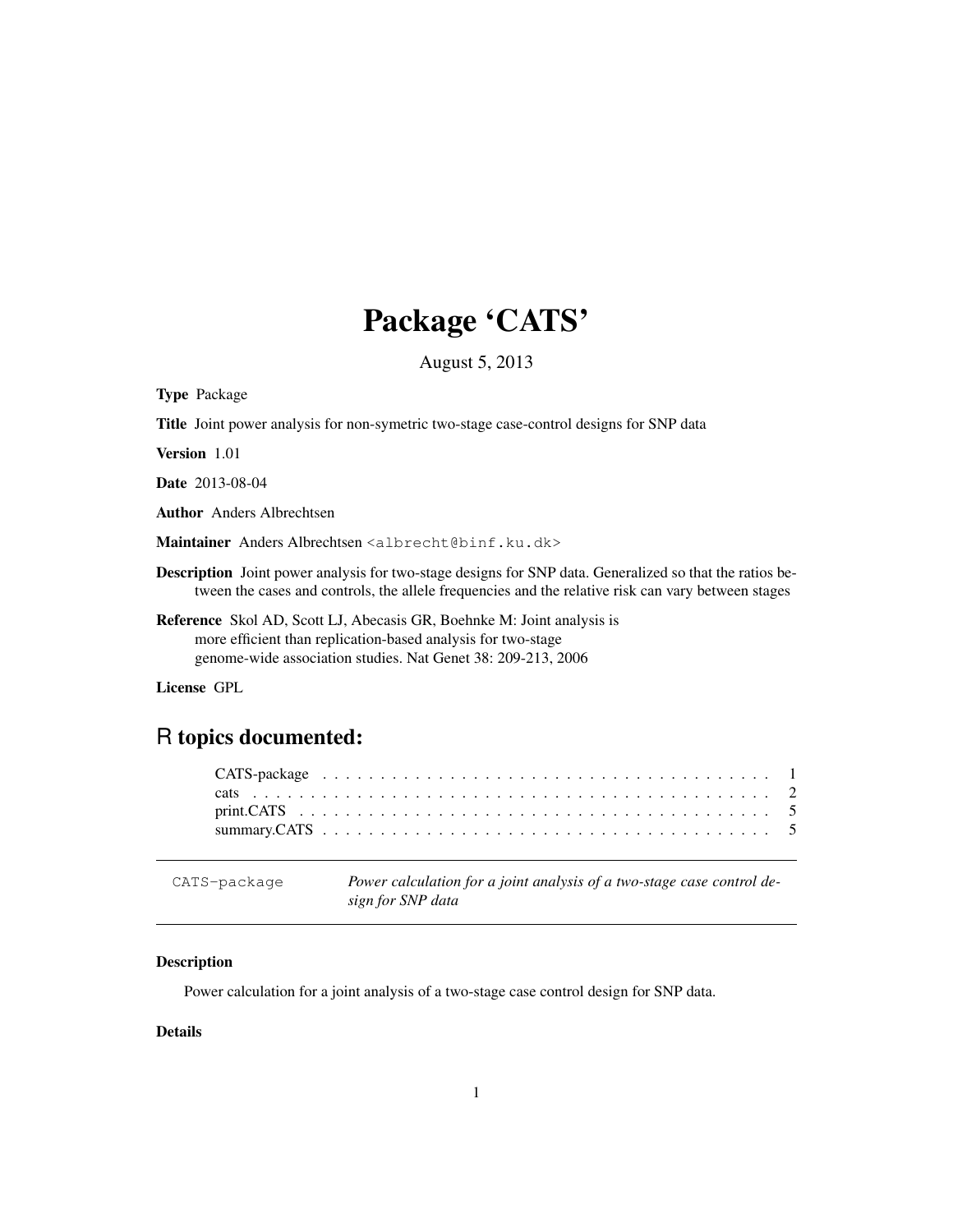| Package: | CATS       |
|----------|------------|
| Type:    | Package    |
| Version: | 1.0        |
| Date:    | 2006-10-16 |
| License: | GPL.       |

The function cats calculates the power

# Author(s)

Anders Albrechtsen

Maintainer: Anders Albrechtsen <albrecht@binf.ku.dk>

# References

Skol AD, Scott LJ, Abecasis GR, Boehnke M: Joint analysis is more efficient than replication-based analysis for two-stage genome-wide association studies. Nat Genet 38: 209-213, 2006.

#### See Also

http://www.sph.umich.edu/csg/abecasis/CaTS/

# Examples

```
#calculate the power under a multiplicative model using a two stage design and
#assuming a relative risk of 1.5
cats(freq=0.2,ncases=500,ncases2=500,ncontrols=1000,ncontrols2=1000,
risk=1.5,multiplicative=1)
```
cats *Power calculation for a joint analysis of a two-stage case control design for SNP data*

#### Description

Power calculation for a joint analysis of a two-stage case control design for SNP data.

# Usage

```
cats(freq = 0.5, freq2 = -1, ncases = 500, ncontrols = 500, ncases2 = 500,
ncontrols2 = 500, risk = 1.5, risk2 = -1, pisamples = -1, prevalence = 0.1,
prevalence2 = -1, additive = 0, recessive = 0, dominant = 0,
multiplicative = 1, alpha = 1e-07, pimarkers = 0.00316)
```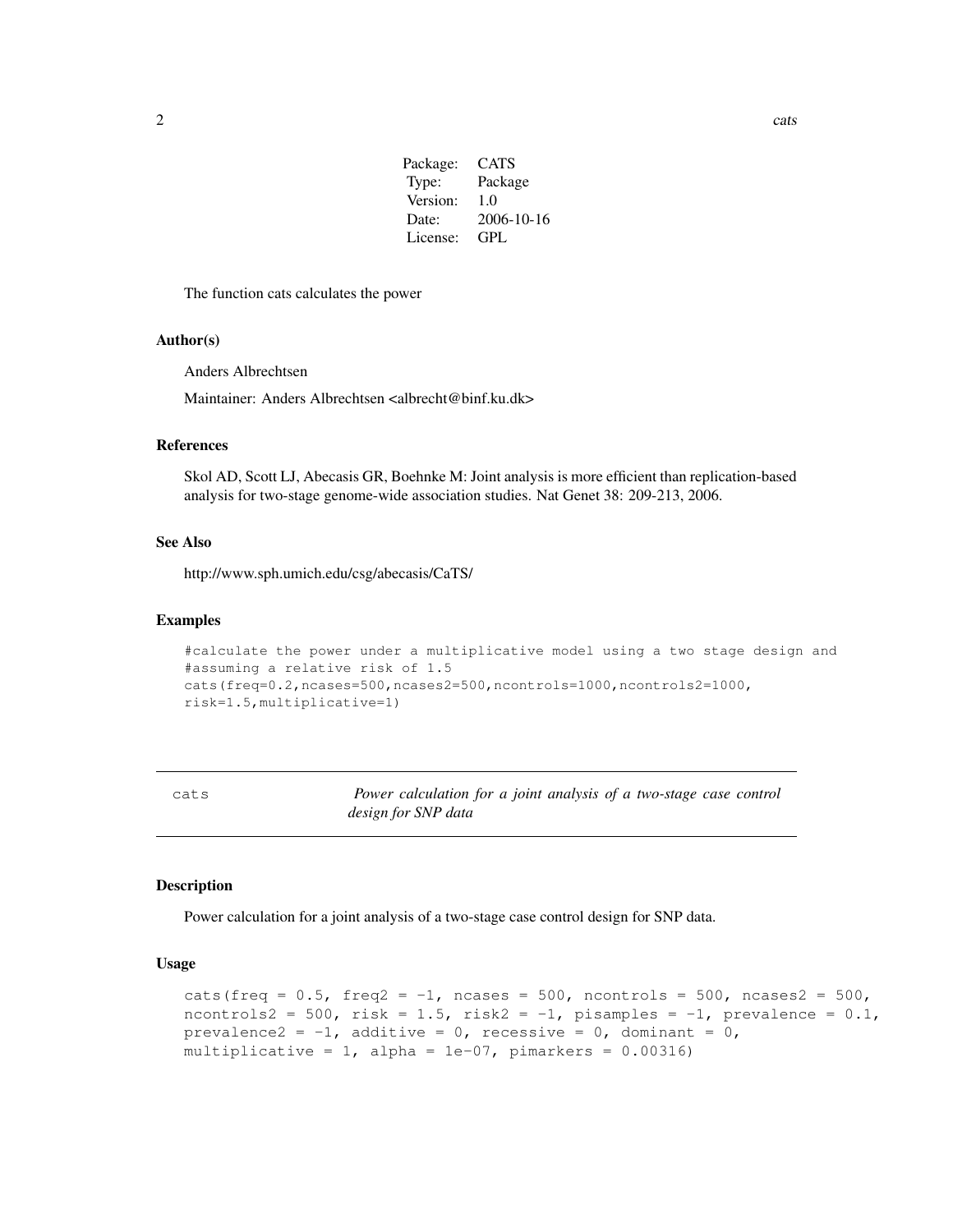# **Arguments**

| freq                       | numeric. The minor allele frequency (MAF) in the first stage                                                                                    |
|----------------------------|-------------------------------------------------------------------------------------------------------------------------------------------------|
| freq2                      | numeric. The MAF in the second stage, Optional, if -1 the same value as for the<br>first stage is given                                         |
| ncases                     | integer. The number of cases in the first stage                                                                                                 |
| ncontrols                  | integer. The number of controls in the first stage                                                                                              |
| ncases2                    | integer. The number of cases in the second stage                                                                                                |
| ncontrols2                 | integer. The number of controls in the second stage                                                                                             |
| risk                       | numeric. The relative risk in the first stage                                                                                                   |
| risk2                      | numeric. The relative risk in the second stage, Optional, if -1 the same value as<br>for the first stage is given                               |
| pisamples                  | numeric. The weights used for the joint statistic. Optional. see details                                                                        |
| prevalence                 | numeric. The prevalence of the disease in the population for the first stage                                                                    |
| prevalence2                | numeric. The prevalence of the disease in the population for the second stag,<br>Optional, if -1 the same value as for the first stage is given |
| additive                   | boolean, if 1 an additive model is assumed                                                                                                      |
| recessive                  | boolean, if 1 a recessive model is assumed                                                                                                      |
| dominant<br>multiplicative | boolean. if 1 a dominant model is assumed                                                                                                       |
|                            | boolean. if 1 a multiplicative model is assumed                                                                                                 |
| alpha                      | numeric. The significance threshold. Often the a threshold of 0.05 divided by<br>the number of markers is chosen                                |
| pimarkers                  | numeric. The fraction of markers genotyped in the second stage                                                                                  |
|                            |                                                                                                                                                 |

# Details

These power analysis are based on Skol et al. 2006, But are generized so that the ratio between cases and controls may vary between stages. Also the allele frequencies, disease prevalence and relative risk are also allowed to vary. The joint statistic  $z_joint = z_1\sqrt{t} + z_2\sqrt{t}$  where  $$z_1$$  is the z-score for the first stage and the weight  $\pi$$  is calculated as  $\pi/2-1$ - $\hat{p_1}$  \hatp' 1, \hatp' 1, \hatp' 1)+1/var(\hatp' 2, \hatp' 2) $\cdot$ -1\$, where \$\hatp' 1\$ is the estimate of the allele frequency of the cases in the first stage. This is consistent with Skol et al 2006 when the ratios of cases and controls are the same in both stages. When this is not the case the weight \$\pi\$ may vary slightly with different allele frequencies and different relative risks. For power calculations I would recommend calculating the weight at a likely scenario where there is about 80-90% power and fixing the weights at other scenarios (and the testing of the real data) to this weight. This can be done by assigning pisample to a value. In practice this will hardly affect the power.

#### Value

P.one.study The power if only one study was performed, NB! This is only a valid estimate if the relative risk and allele frequency is the same for both stages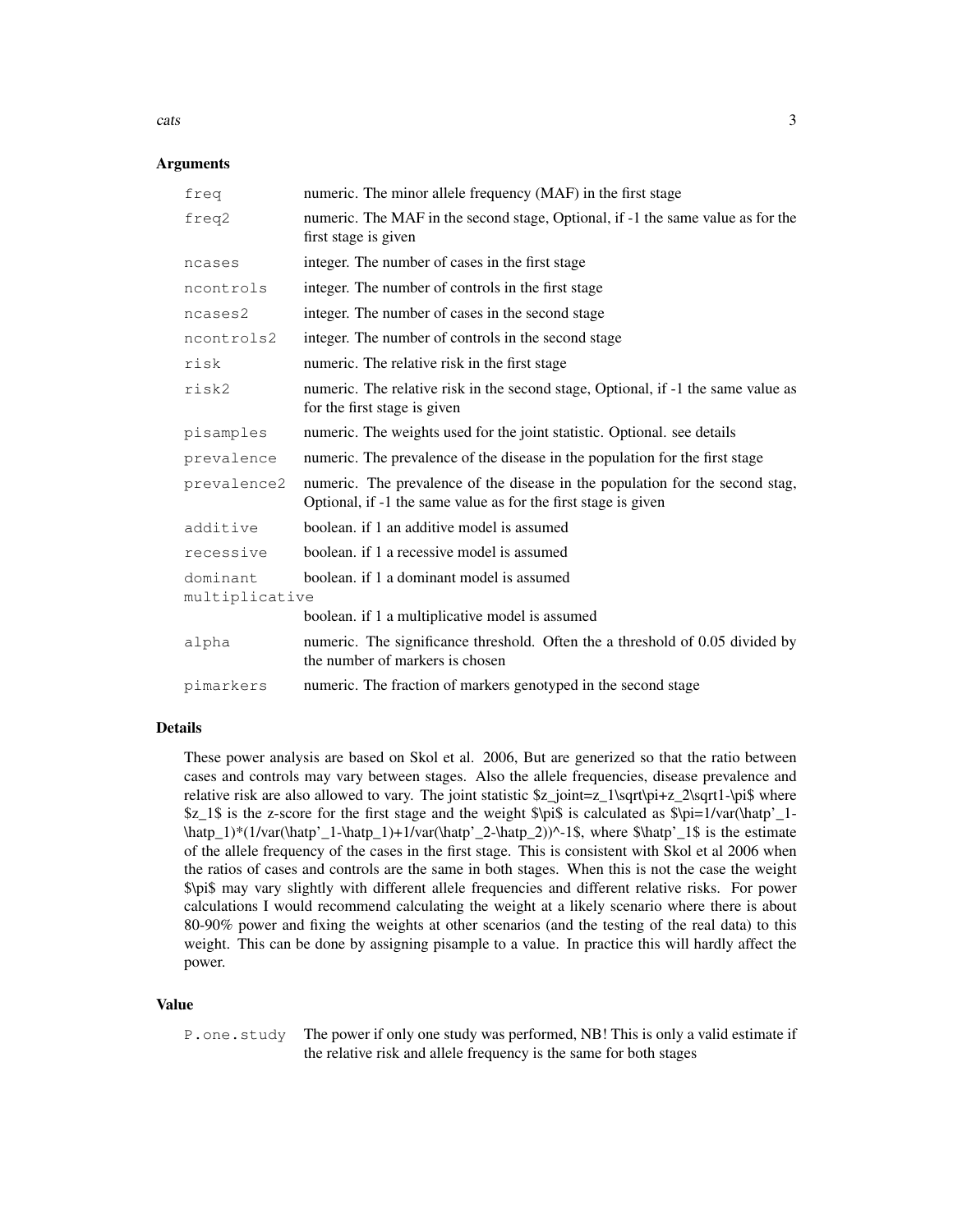| P.first.stage |                                                                                                                                          |
|---------------|------------------------------------------------------------------------------------------------------------------------------------------|
|               | The power for a marker to proceed the the second stage                                                                                   |
|               | P. rep. study The power of the study if based on replication and not a joint analysis                                                    |
|               | P. joint . min The power of the joint analysis tp detect at least one susceptibility SNP assuming<br>that five susceptibility SNPs exits |

P.joint The power of the joint analysis

```
pi The weight used to calculate the joint statistic
```

```
T.one.study Recommended thresholds for a one-stage study
```

```
T.first.stage
```
Recommended thresholds for the first stage in two-stage study

```
T.second.stage.rep
```
Recommended thresholds for the second stage in replication analysis

```
T.second.stage.joint
```
Recommended thresholds for the second stage in a joint analysis

```
E.Disease.freq.cases1
```
The expected disease allele frequency in stage 1 for cases

```
E.Disease.freq.controls1
```
The expected disease allele frequency in stage 1 for controls

```
E.Disease.freq.cases2
```
The expected disease allele frequency in stage 2 for cases

```
E.Disease.freq.controls2
```
The expected disease allele frequency in stage 2 for controls

# Author(s)

Anders Albrechtsen

# References

Skol AD, Scott LJ, Abecasis GR, Boehnke M: Joint analysis is more efficient than replication-based analysis for two-stage genome-wide association studies. Nat Genet 38: 209-213, 2006.

# See Also

http://www.sph.umich.edu/csg/abecasis/CaTS/

# Examples

```
#calculate the power under a multiplicative model using a two stage design
#and assuming a relative risk of 1.5
cats(freq=0.2,ncases=500,ncases2=500,ncontrols=1000,ncontrols2=1000,
risk=1.5,multiplicative=1)
power.J<-c()
power.R<-c()
power.O<-c()
RR<-23:32/20
for(tal in 1:length(RR)){
```
4 cats and the cats of the cats of the cats of the cats of the cats of the cats of the cats of the cats of the cats of the cats of the cats of the cats of the cats of the cats of the cats of the cats of the cats of the cat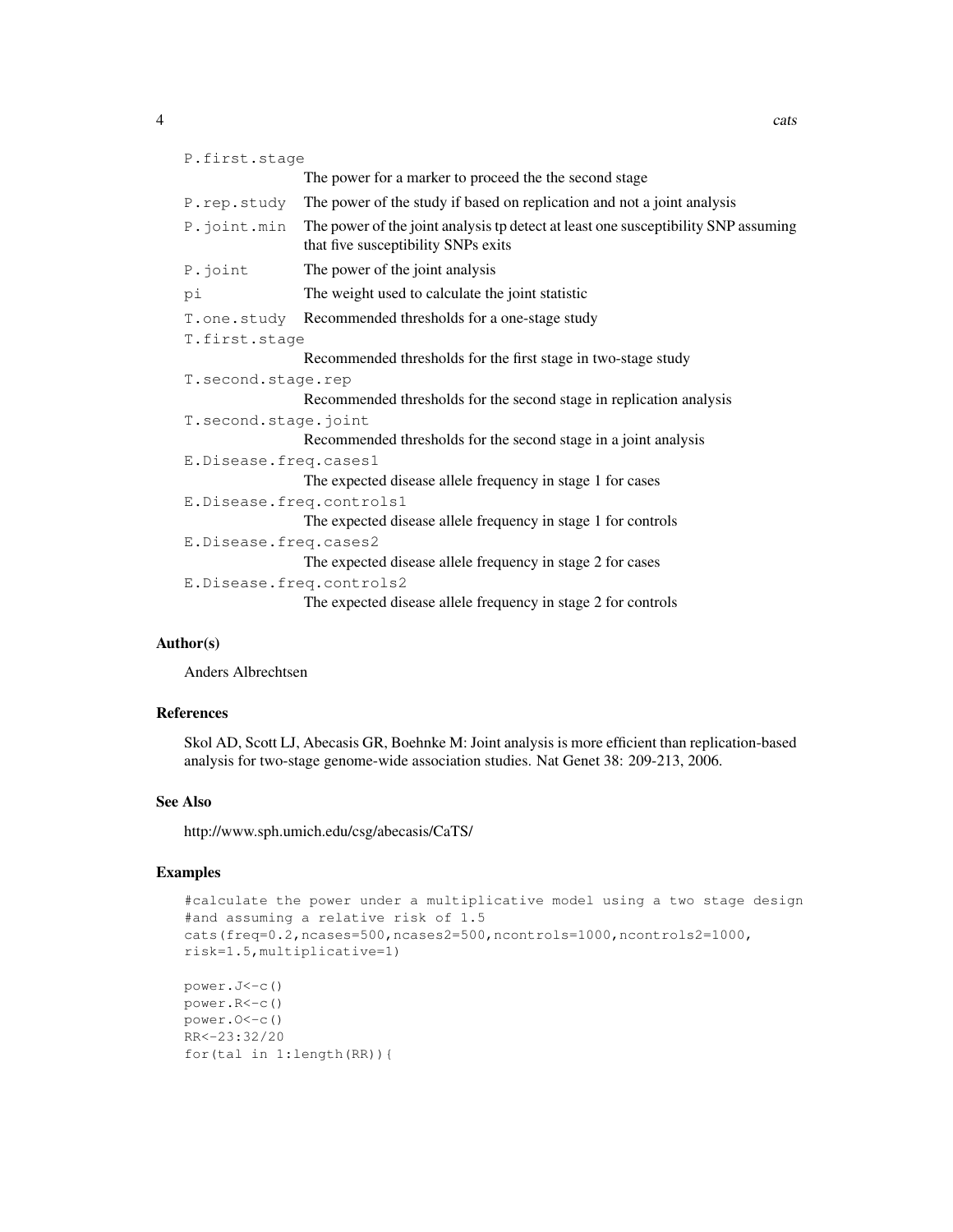# print.CATS 5

```
temp<-cats(risk=RR[tal])
  power.J[tal]<-temp$P.joint
 power.R[tal]<-temp$P.rep.study
 power.O[tal]<-temp$P.one.study
}
plot(RR,power.J,type="b",lwd=2,ylab="Power")
lines(RR,power.R,lwd=2,col=2,type="b")
lines(RR,power.O,lwd=2,col=3,type="b")
legend(1.4,0.4,c("joint analysis","replication design"
,"one stage design"),col=1:3,lwd=3,bty="n")
```
print.CATS *prints the calculated power*

# Description

prints the calculated power

# Usage

print.CATS(x, ...)

# Arguments

| X | a CATS object                                                                       |
|---|-------------------------------------------------------------------------------------|
| . | Dynamic parameter for the values of additional parameters for the summary<br>method |

### See Also

cats

summary.CATS *summary of a CATS object*

# Description

summary of a CATS object

# Usage

summary. CATS (object, ...)